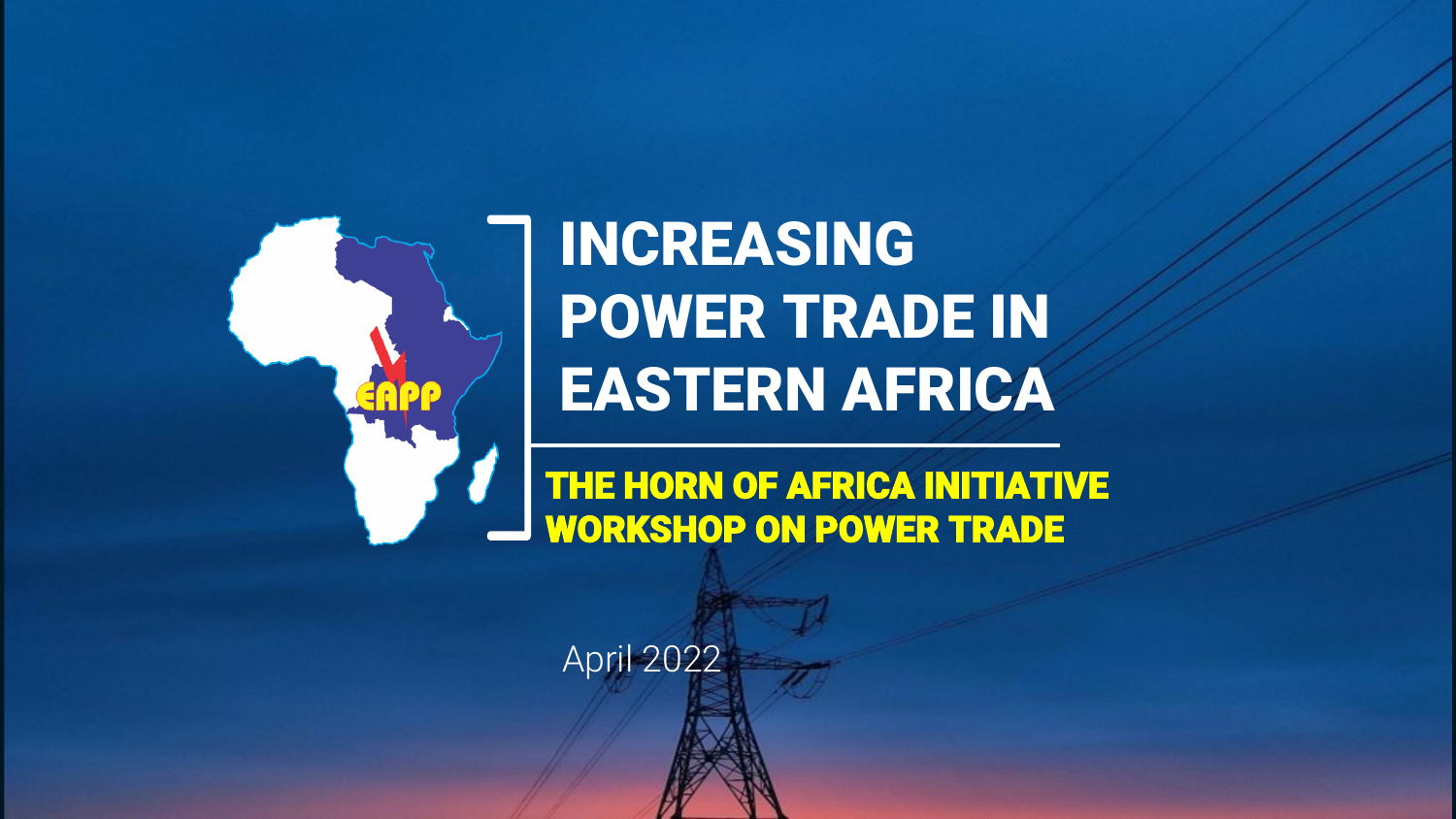# TABLE OF CONTENTS

| <b>Section</b> | <b>EAPP's institutional progress in supporting</b> |
|----------------|----------------------------------------------------|
| <b>N</b> 1     | regional power trade                               |
| <b>Section</b> | <b>Ongoing and planned activities to support</b>   |
| 02             | regional power trade                               |
| <b>Section</b> | <b>Concluding remarks</b>                          |

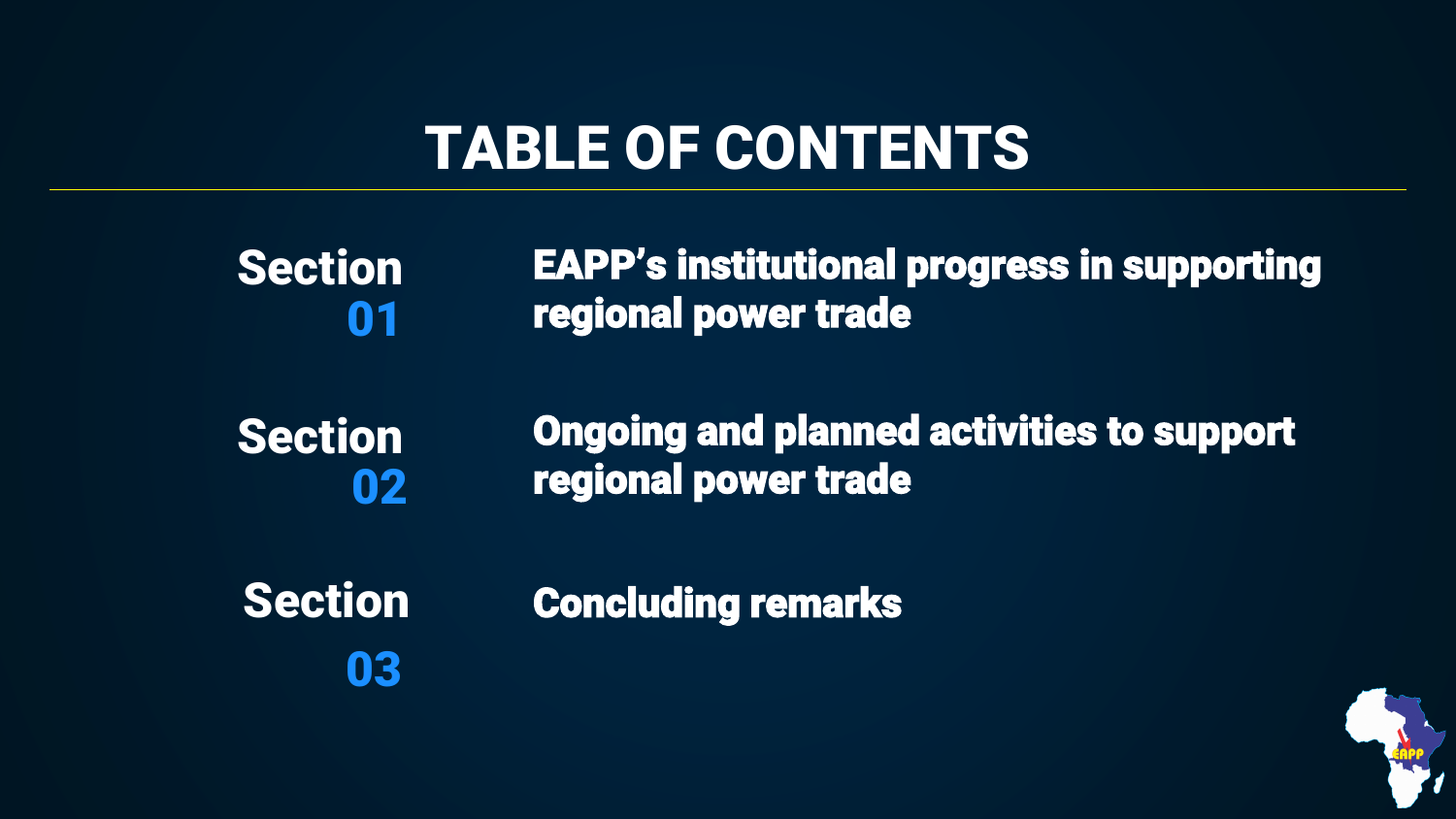

Presented by Eng. Lebbi Changullah Secretary General, EAPP

#### SECTION 1

# INSTITUTIONAL PROGRESS

EAPP's institutional progress in supporting regional power trade in Eastern Africa

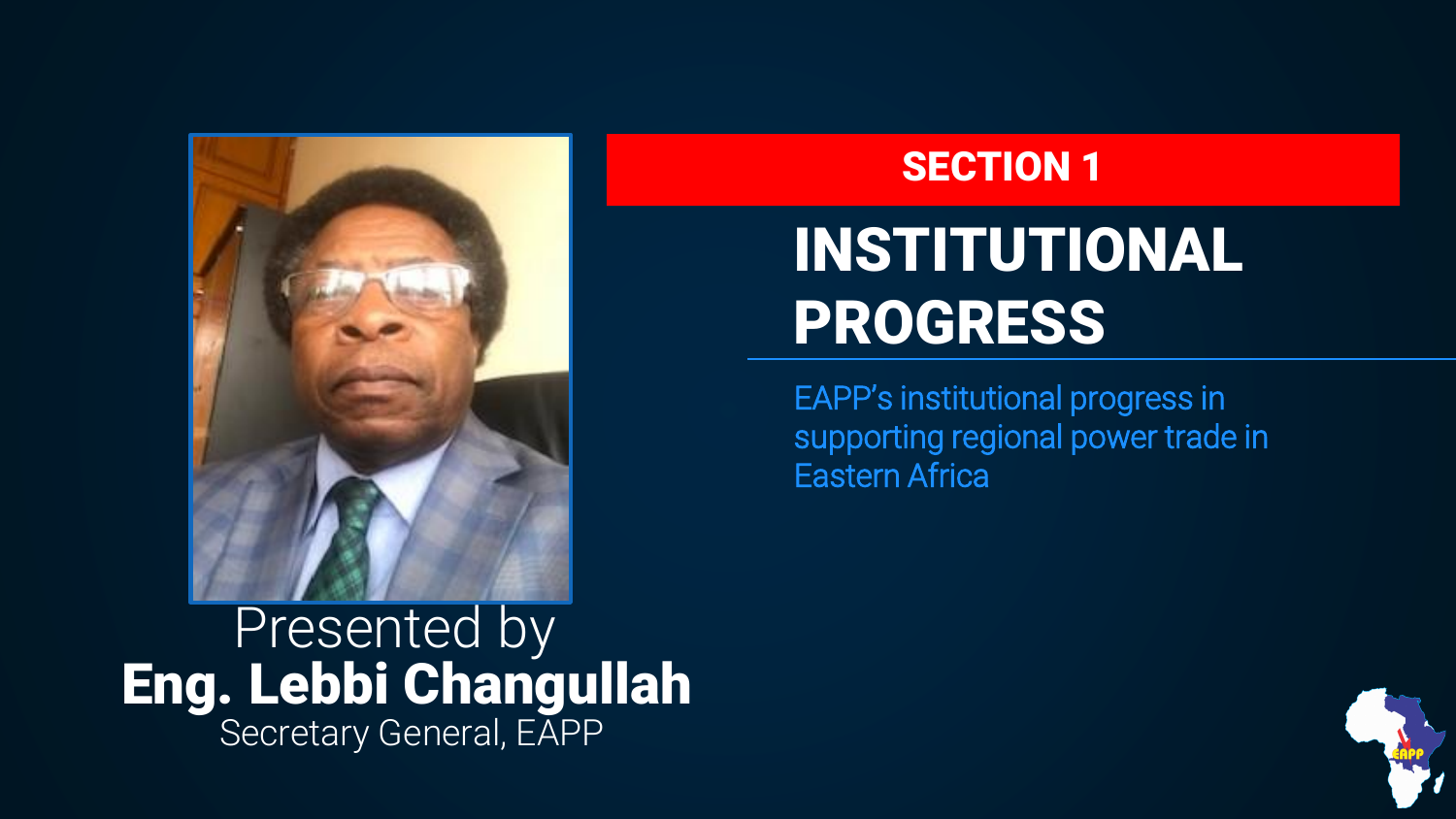

## INSTITUTIONAL PROGRESS

EAPP held its SCM and CoM in Oct. 2021; EAPP short-term action plan approved which is a roadmap to regional integration

Establishment of Market Committee, high-level market design finalized, Traders nominated

The market roadshow across 13 EAPP countries will kickstart on April 12, 2022

WB approved \$5M for preparatory studies for priority regional interconnectors and capacity building under HoA RISES project

South Sudan and Somalia formally joined EAPP which now has 13 member countries.

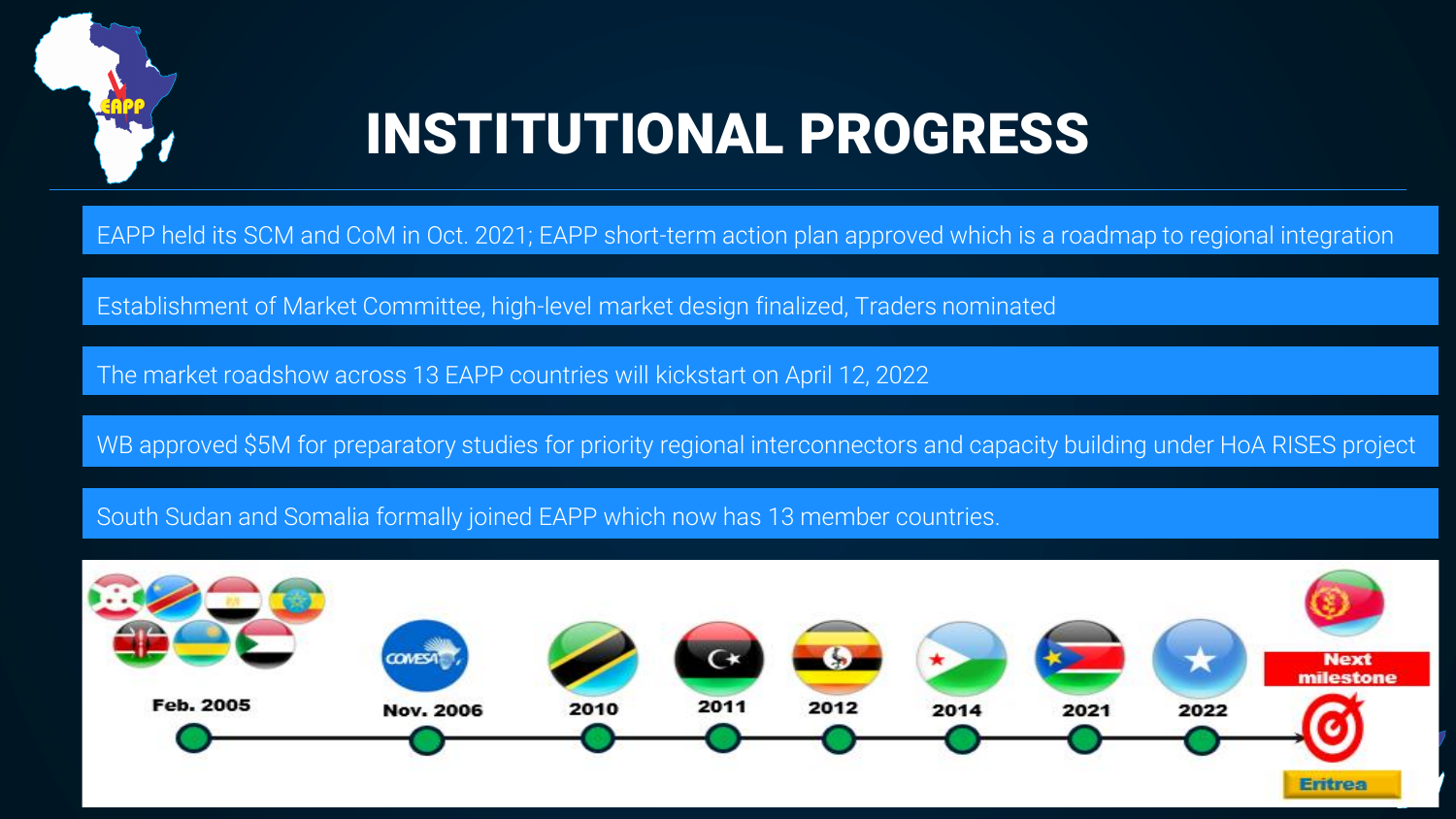

Presented by Mr. Patrice Manirakiza Planning Engineer, EAPP

#### SECTION 2

#### UPDATE

Ongoing and planned activities to support regional power trade

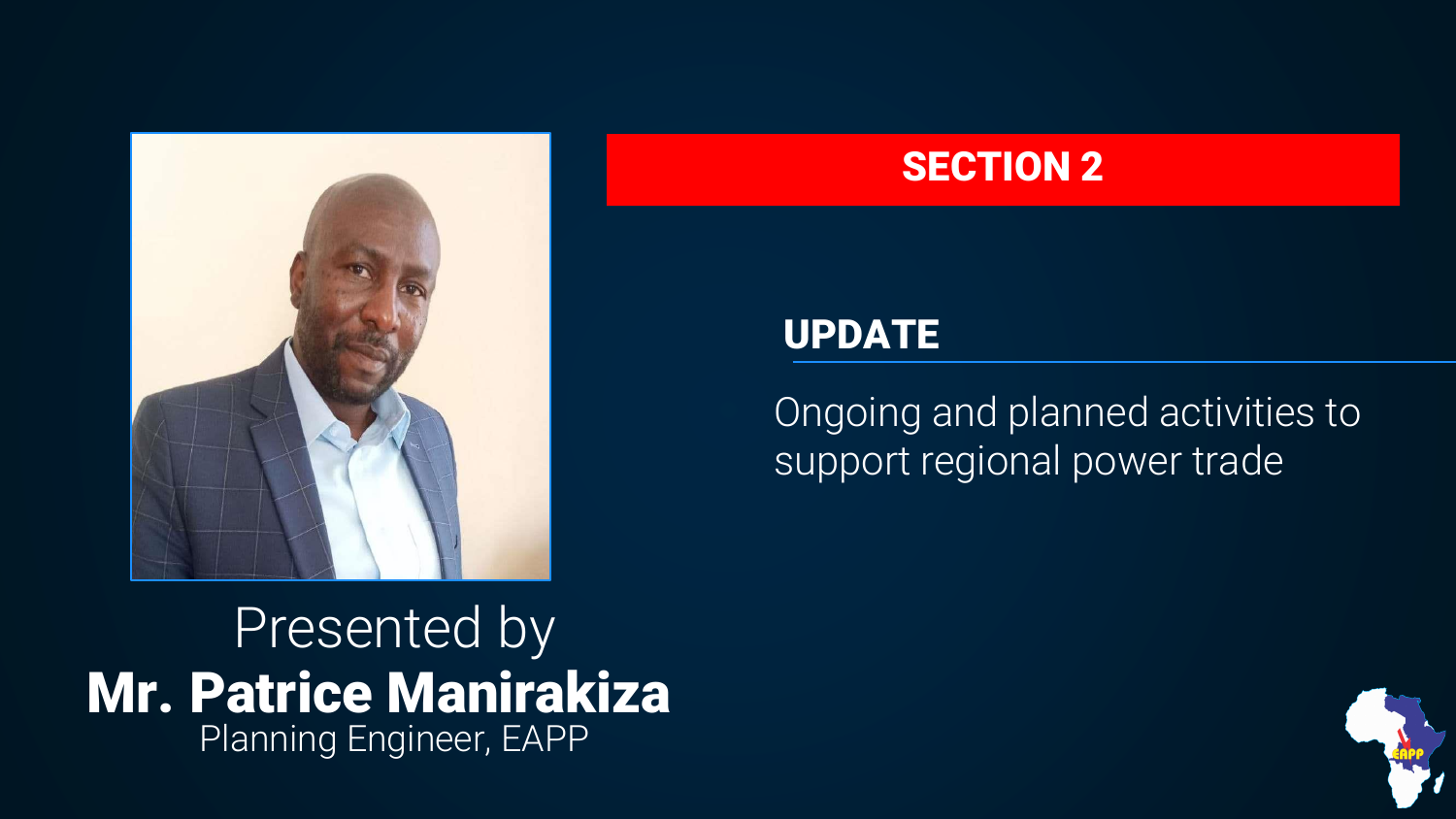### CENTRALISED REGIONAL MARKET DEVELOPMENT

- High level short term regional market design finalized in late 2021
	- **■** Voluntary centralized market trading platform to allow short term regional electricity trade between approved buyers and sellers from all member countries.
	- EAPP GS / Market Committee led on market design.
- Market design road show to all member countries: *April -July 2022.*
- Shadow market training for nominated traders, TSOs, Market Committee: *Completion mid-2023*
- Training and certification of market traders: *Starting Jun 2022 and then ongoing.*
- Develop centralized market rules and market trading platform: *Completion 2023.*
- Market go live for the day ahead market: *Mid to late 2023.*
	- **EXECT** Future phases of the market planned to be developed (intra-day, forward contracts, etc.)

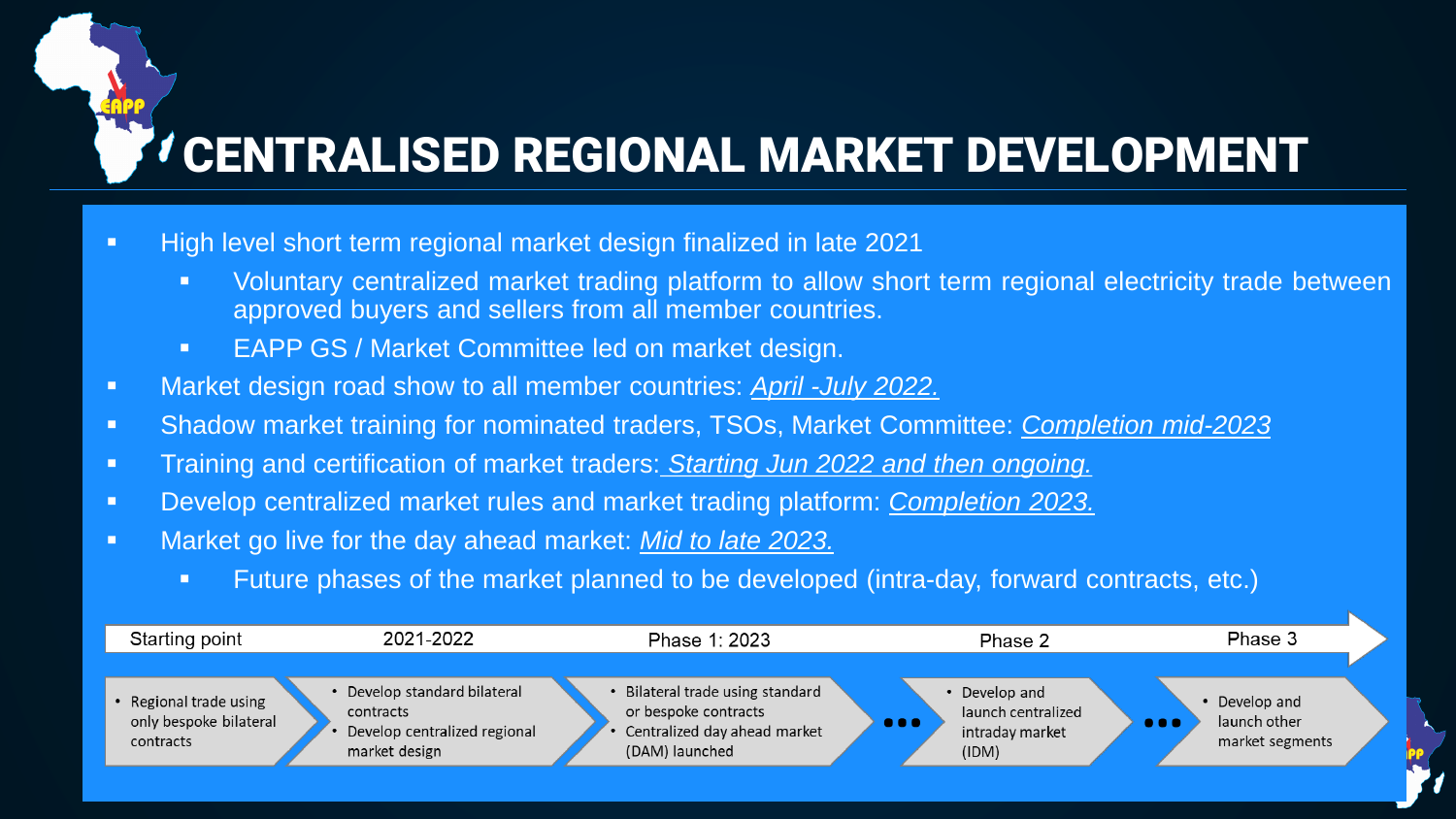

### BILATERAL REGIONAL TRADE DEVELOPMENT

- Existing bilateral trade agreements will continue, and bilateral trade is expected to grow in parallel with the short-term centralized market
- To facilitate new short term bilateral trade, standardized agreements (short term PPAs) are being developed: *Completion early 2023* 
	- Feedback received from several member countries
	- **•** Templates being finalized
	- **EXEDENT** Training and outreach for utilities (commercial and legal staff) will follow
	- Standardized bilateral trade agreement to be approved by the CoM and signed by utility CEOs
	- **EXED For each trade, the relevant parties only need to agree on price, volume and timing of delivery**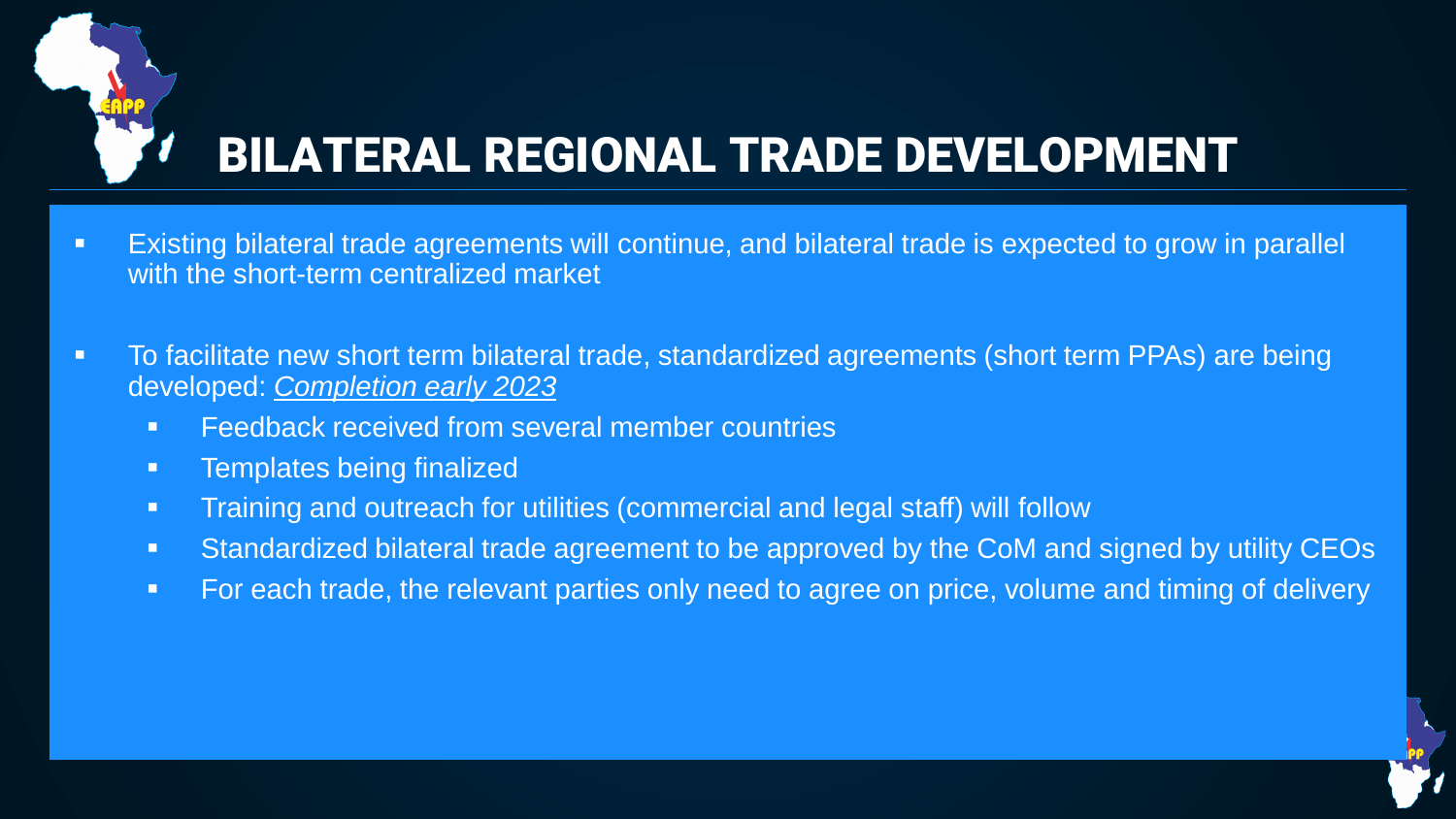## OTHER ACTIVITIES TO SUPPORT REGIONAL TRADE

#### POWER INFRASTRUCTURE DEVELOPMENT

#### OPERATIONAL EXCELLENCE

- **Interconnection preparatory studies:** 
	- ➢ Ethiopia-Sudan: Study ongoing
	- ➢ Tanzania-Uganda: Study ongoing
	- ➢ Ethiopia-Somalia: Procurement ongoing
- Solar resource mapping project within 3 member countries (Kenya, Uganda, Tanzania)
	- ➢ Data collection underway
- Operational Readiness (OR) phase2
	- ➢ Country IC compliance investment plans
	- ➢ Updated regional power system models,
	- ➢ Establish control areas
	- ➢ Establish EAPP GCU and telecom / IT systems
- **•** Training and certification of system operators
- **Shango-Mbarara interconnection** line commissioning and technical support

#### LEARNING AND GROWTH

- Hire additional experts for EAPP GS
- **Operationalize IRB**
- **Regional market training for EAPP** Technical Committees.
- Stakeholder outreach:
	- Quarterly bulletin,
	- Stakeholder meetings,
	- ➢ Updated website
- Set-up data repository for member countries
- **Activate Social and Environmental** Protection Committee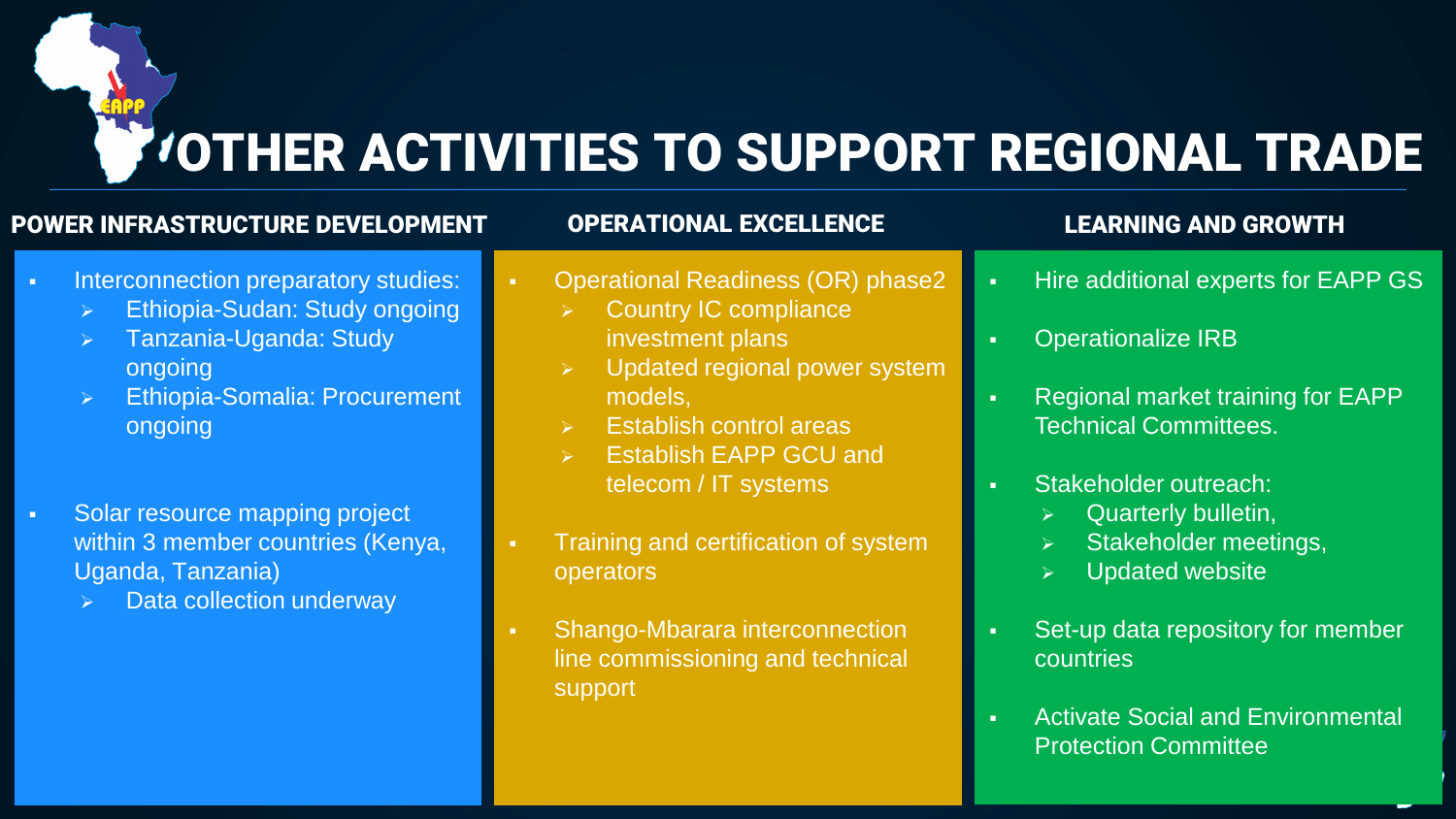

### CONCLUDING REMARKS

- EAPP has progressed significantly since our last regional integration workshop in March 2021 ...
- … much work remains and success depends on commitment by member countries to support EAPP's technical organs (actively participate in technical committees, Steering Committee and the CoM, and share necessary data)
- **EXT** Hard infrastructure continues to be developed rapidly and the focus now must be on the development of soft infrastructure (operational and commercial frameworks to enable regional trade)
- EAPP appreciates the donor support already provided and ongoing support from donor partners is essential to sustain EAPP's progress on successful regional integration
- EAPP welcomes Somalia and South Sudan as new members of the EAPP and looks forward to working together to bring immense benefits to the region